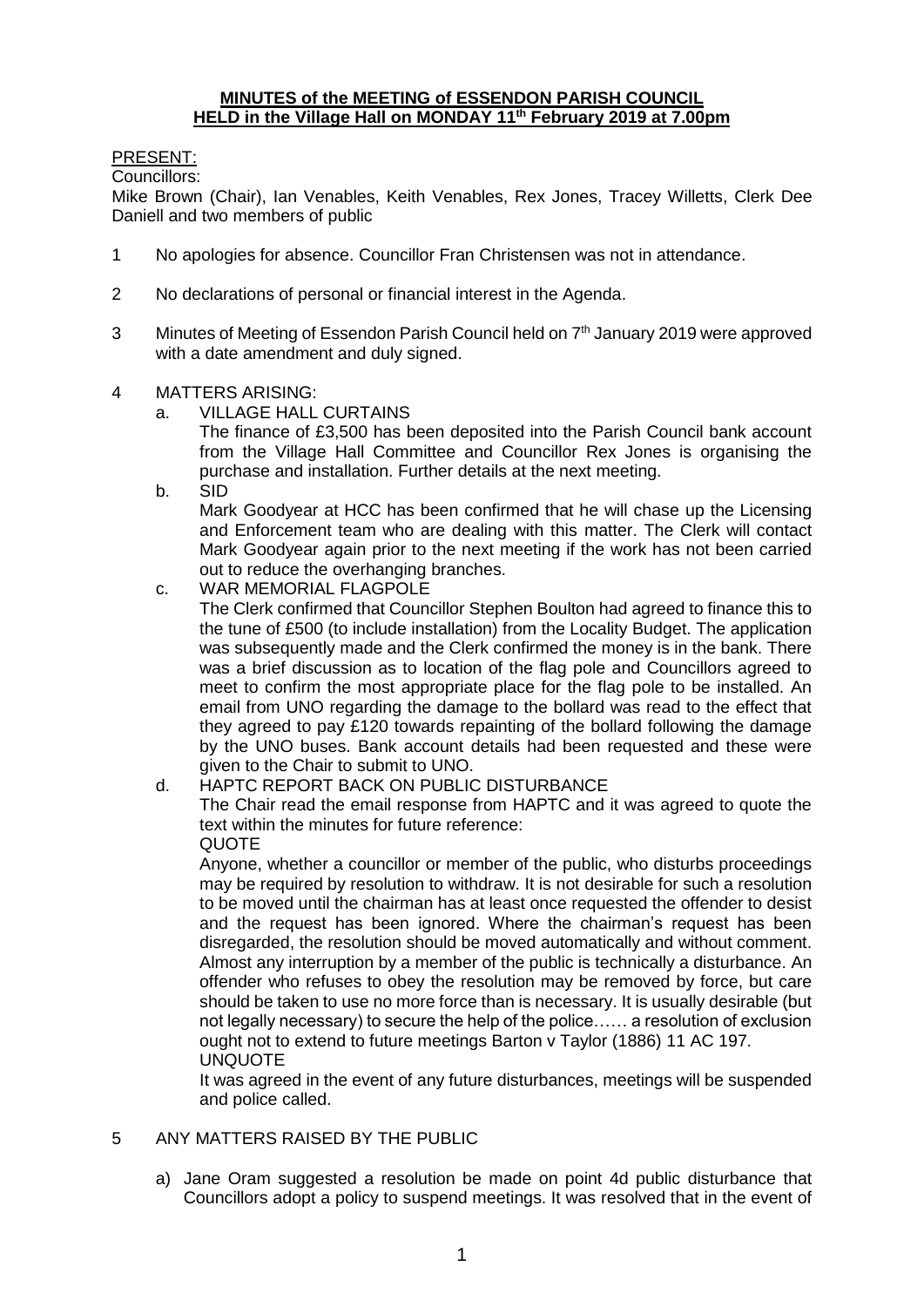a disturbance arising in any future meeting that the meeting will be suspended and police contact made if necessary. Proposed Ian Venables, Seconded Rex Jones.

6 FINANCE

A section from a notice from HCC Council Tax and Budget Plans 2019/20 was read to the effect that "the draft budget … includes a 2.99% increase (the maximum we're allowed to charge) for our element of council tax. This works out at an extra 76p a week for average Band D households."

There was a brief discussion about on-line banking and agreed to continue the use of cheque payments.

Cheques were signed for the following expenditure: Petrol for lawnmowers for allotments (R. Jones) £19.95 Clerk: Invoice 0019 19/11/18-11/2/19 12 wks £512.36 Clerk: Admin expenses/inks/website hosting £117.43 HMRC Tax on Clerks salary **Election 128.20** 

**TOTAL £777.94**

#### 7 PLANNING MATTERS

A brief discussion on an email received from Harriet Swale on behalf of the architects concerning the planning application for Essendon Country Club requesting the parish council to support the calling in of this application to committee. It was decided that on the basis that our comments had been submitted that this would be left for planning department to decide.

Footpath No 2 was reported as closed for repair. Current report on footpaths was given to Keith Venables and will be placed on the website as usual.

6/2018/2898/FULL – Holwell Court Farm, Holwell Court, Hatfield, AL9 5RL – erection of a single storey timber framed barn - APPROVED.

6/2018/2947/HOUSE – 4 High Road, Essendon AL9 6HW – erection of part single part two storey side/rear extension following demolition of existing single storey rear extension and Conservatory and alteration to openings - APPROVED

6/2018/2884/HOUSE – Dimsdale House, Essendon Place, High Road – erection of a new timber clad garden room to the rear garden and alterations to garage roof - APPROVED

#### 8 COUNCILLOR AND CLERK APPOINTMENTS/ELECTIONS MAY 2019

A welcome was extended to newly appointed Councillor Tracey Willetts. The clerk distributed a new Councillor training timetable to Councillor Willetts. The clerk also distributed a list of Councillor contact details for confirmation and future distribution. Election nomination packs were distributed and it was agreed the clerk would draft an advertisement for approval at the next meeting. The clerk would also distribute a copy of the Election Timetable to all Councillors.

The chair had researched models of job descriptions for a new clerk/RFO. A pack was put on circulation for discussion at the next meeting. It was decided that the appointments committee would consist of councillors Mike Brown (chair), Keith Venables and Tracey Willetts. The appeals committee would consist of Ian Venables (chair), Rex Jones and Fran Christensen. Once agreed and drafted, the advertisement would be posted on notice boards, website and parish magazine as well as the HAPTC monthly newsletter.

#### 9 CORRESPONDENCE

- a) HAPTC Buckingham Palace Garden Party Draw for invitation to Chair and guest. Unsuccessful again this year.
- b) EQUINE INFLUENZA an email alert had been received from Dawn Grocock at HCC Countryside and Rights of Way concerning the need to avoid contact with horses. It was agreed to post the contents on the website and the noticeboard.